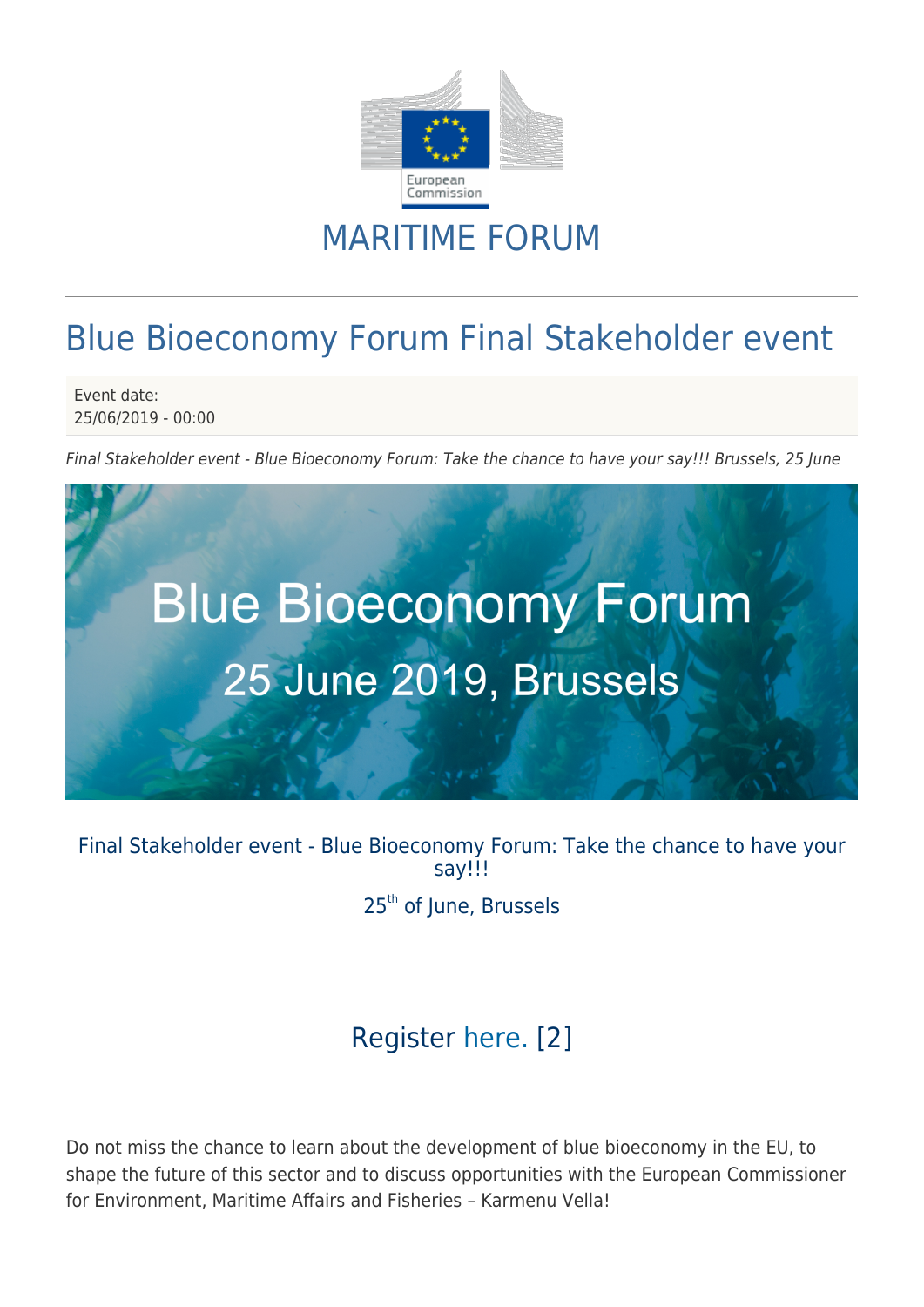The Blue Bioeconomy Forum is an initiative, funded by the European Commission. It brings together a partnership of industry, public authorities, academia and finance in order to strengthen Europe's competitive position in the emerging blue bioeconomy.

This event will bring together all interested stakeholders, to discuss the latest developments in the sector. It will be the occasion to unveil and discuss the draft **Roadmap for the Blue Bioeconomy in Europe**. Roundtables will be organised to debate on the most important challenges and suggested solutions (on policy, environment and regulation; finance and business development; value chain, markets and consumers; and science, technology and innovation).

In addition, the afternoon will be dedicated to **networking** and presentations of **current initiatives**:

- Inspirational projects and success stories
- Open science and the Blue Bioeconomy
- Role of regions in the development of the Blue Bioeconomy in Europe
- Presentations of the European Enterprise Network (EEN) and European Innovation Council (EIC)
- Presentation of the Assistance Mechanism for Blue Investment
- Presentations of EABA and BBIIU

See below the preliminary agenda! Get involved, learn more and share your views at the event!

Why should you join us?

- You will **learn** about trends, opportunities and challenges that are faced by different actors of the Blue Bioeconomy sector in the EU.
- You will have opportunities to **meet key stakeholders** of the Blue Bioeconomy sector.
- You will be invited to participate in **discussions with experts** in the areas of policy, environment and regulation, finance and business development, value chain and markets, and science, technology and innovation.
- You will be able to help **shape the roadmap** for the development of the Blue Bioeconomy of the EU.
- You will be able to learn on key EU initiatives to support SMEs in Europe: Enterprise Europe Network business services, European Innovation Council Pilot and the BlueInvest Platform, etc.

**Date:** 25<sup>th</sup> June 2019

**Time:** 9.00 am – 17.30 pm CET

**Location:** Brussels Marriott Hotel Gland Place, Rue Auguste Orts 3-7, Brussels, Belgium

• [Join the LINKED IN group](https://www.linkedin.com/groups/13621701/) [3]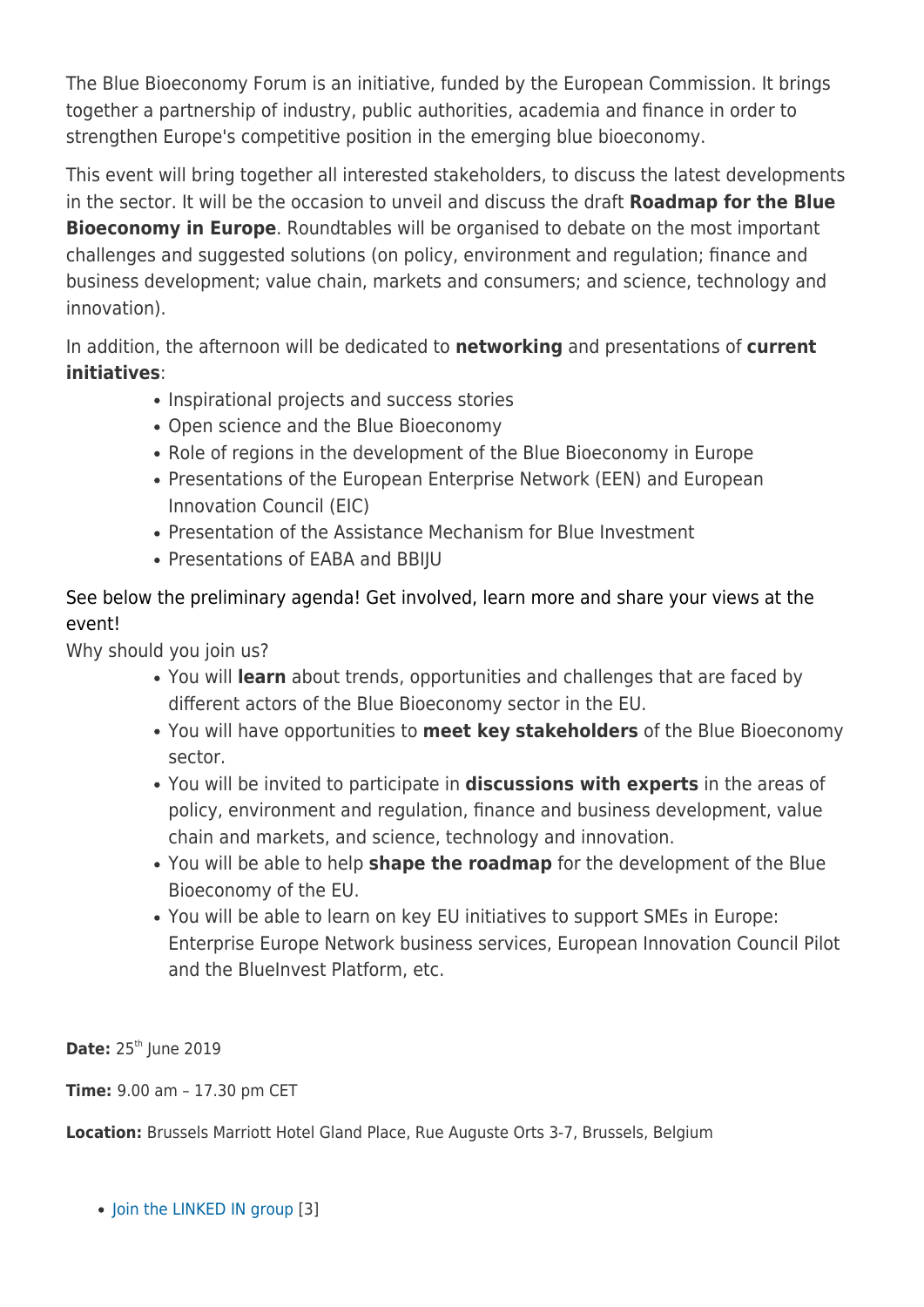- [Subscribe to the newsletter](http://ec.europa.eu/newsroom/bluebioecoforum/subscription-quick-generic-form-fullpage.cfm?service_id=1052) [4]
- [Read the interview with Commissioner Vella](https://webgate.ec.europa.eu/maritimeforum/en/node/4217) [5]
- [Read more about the Blue Bioeconomy Forum](https://webgate.ec.europa.eu/maritimeforum/en/frontpage/1349) [6]

#### Agenda

(see also in attachment)

#### **Registration and welcome coffee (9.00-9.30)**

#### **Opening plenary session (9.30-10.15)**

Commissioner Karmenu Vella (Environment, Maritime Affairs and Fisheries)

Sieglinde Gruber (Head of Unit Healthy Oceans & Seas, DG Research and Innovation)

Julien Guerrier (Director, EASME)

The session will be moderated by Helena Vieira, member of the BBF Steering Group

#### **World café (10.15 – 12.15)**

Presenting and discussing parts of the roadmap at different tables:

- *Licences / Permits:* Obtaining licenses and permits to set up activities is difficult for companies
- *Novel food:* Novel food status and procedures are unclear for companies
- *Ecosystem services:* Ecosystem services in the Blue Bioeconomy are not yet developed
- *Understanding finance / skills and qualifications*: Blue bio projects and businesses lack understanding of investment landscape and how to present opportunities to potential investors. Human resources needs (skills and qualification) in the Blue Bioeconomy sector.
- *Funding mechanisms:* Lack of funds and mechanisms to support blue bio projects and start-ups.
- *Consumer acceptance*: Lack of consumer acceptance of blue products
- *Side products:* Lack of valorisation of side products from marine origin materials
- *Seasonality + Logistics:* Difficulty in stable production of aquatic or marine biomass due to seasonality. Logistical challenges for aquatic of marine biomass processing
- *Production costs*: High costs of blue production.
- *Researcher-industry dialogue + Research infrastructure:* Dialogue and sustainable cooperation between researchers and industry is needed. Lack, underuse and geographical discrepancy of research infrastructures.
- *Access to data + Marine exploration*: Exploration of marine environment has technical challenges and high costs. Lack of access to data, research results and data banks.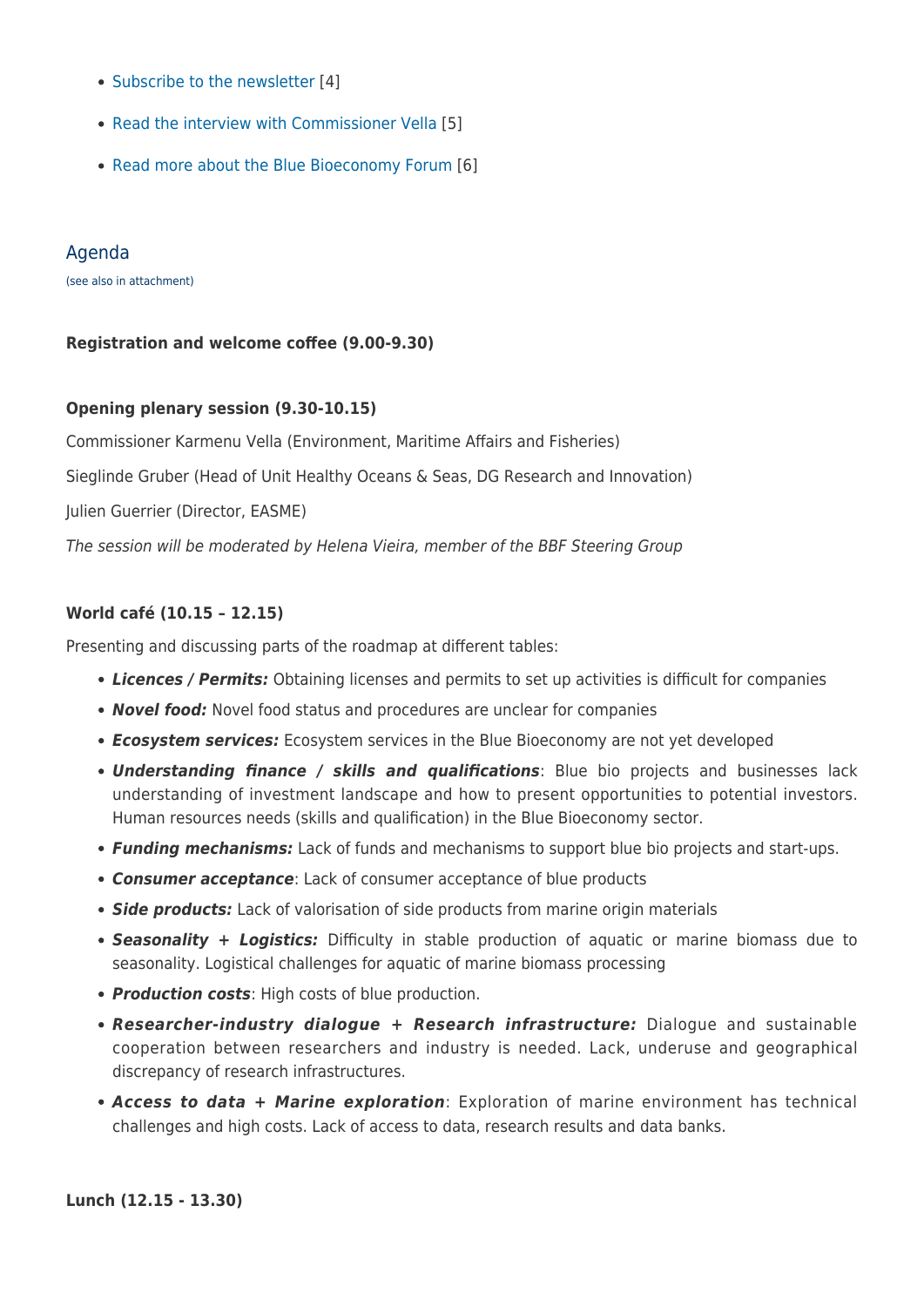#### **Afternoon sessions (13.30 – 15.00)**

| <b>Presentations - room 1</b>                                                                                                                                                                                                                                                                                                                                                                                                                                    | <b>Presentations - room 2</b>                                                                                                                                                                                                                                                                                                                                                                                  | <b>Speed dating</b> |
|------------------------------------------------------------------------------------------------------------------------------------------------------------------------------------------------------------------------------------------------------------------------------------------------------------------------------------------------------------------------------------------------------------------------------------------------------------------|----------------------------------------------------------------------------------------------------------------------------------------------------------------------------------------------------------------------------------------------------------------------------------------------------------------------------------------------------------------------------------------------------------------|---------------------|
| 13.30 - 14.00 European support for<br>innovation<br>• Ted Eriksson: European Innovation<br>Council and EIC Accelerator (SME<br>Instrument)<br>• Makis Tifkesis: Enterprise Europe<br>Network (EEN) innovation support<br>services and business support for<br>internationalisation<br>14.15 - 15.00 Inspirational projects<br>• Haik van Exel: Hortimare<br>• Patricia Harvey: D-Factory<br>• Kate Dempsey: Irish Mussel Seed<br>Company<br>• Pedro Lima: Sea4us | 13.30 - 14.00 The role of regions in<br>the development of the blue bio-<br>economy in Europe<br>• Damien Périssé: Conference of<br>Peripheral Maritime Regions (CPMR)<br>• Annie Audic: Région Bretagne (FR)<br>• Iban Cancio: Basque Country (ES)<br>14.15 - 15.00 Open science & the<br>impact on the Blue bioeconomy<br>• Andrea Grisilla: European Open<br>Science Cloud (EOSC)<br>• Kate Larkin: EMODnet | One-on-one meetings |

- *Sea4Us:* A biopharmaceutical company focused on the discovery and development of new pharmaceutical drugs based on novel marine compounds for unmet clinical needs
- *D-factory:* Developing a commercial scale biorefinery process, setting new standards in sustainable algal biomass processing.
- *Irish Mussel Seed Company:* An innovative aquaculture venture to sustainably harvest mussel seed offshore in the Irish Sea.
- *Hortimare:* Supplier of high-quality starting material to enable seaweed farmers to harvest good yields.

#### **Coffee break (15.00 – 15.20)**

One-on-one meetings

#### **Closing plenary session (15.20 – 16.15)**

- Daniela Cedola (PwC): BlueInvest Platform
- Thomas Vyzikas: Bio-Based Industry Joint Undertaking (BBI-JU)
- Jean-Paul Cadoret: European Algae Biomass Association (EABA)
- Andreas Ligtvoet (Technopolis Group): Wrap-up of the day

#### **Networking + drinks (16.15-17.30)**

One-on-one meetings